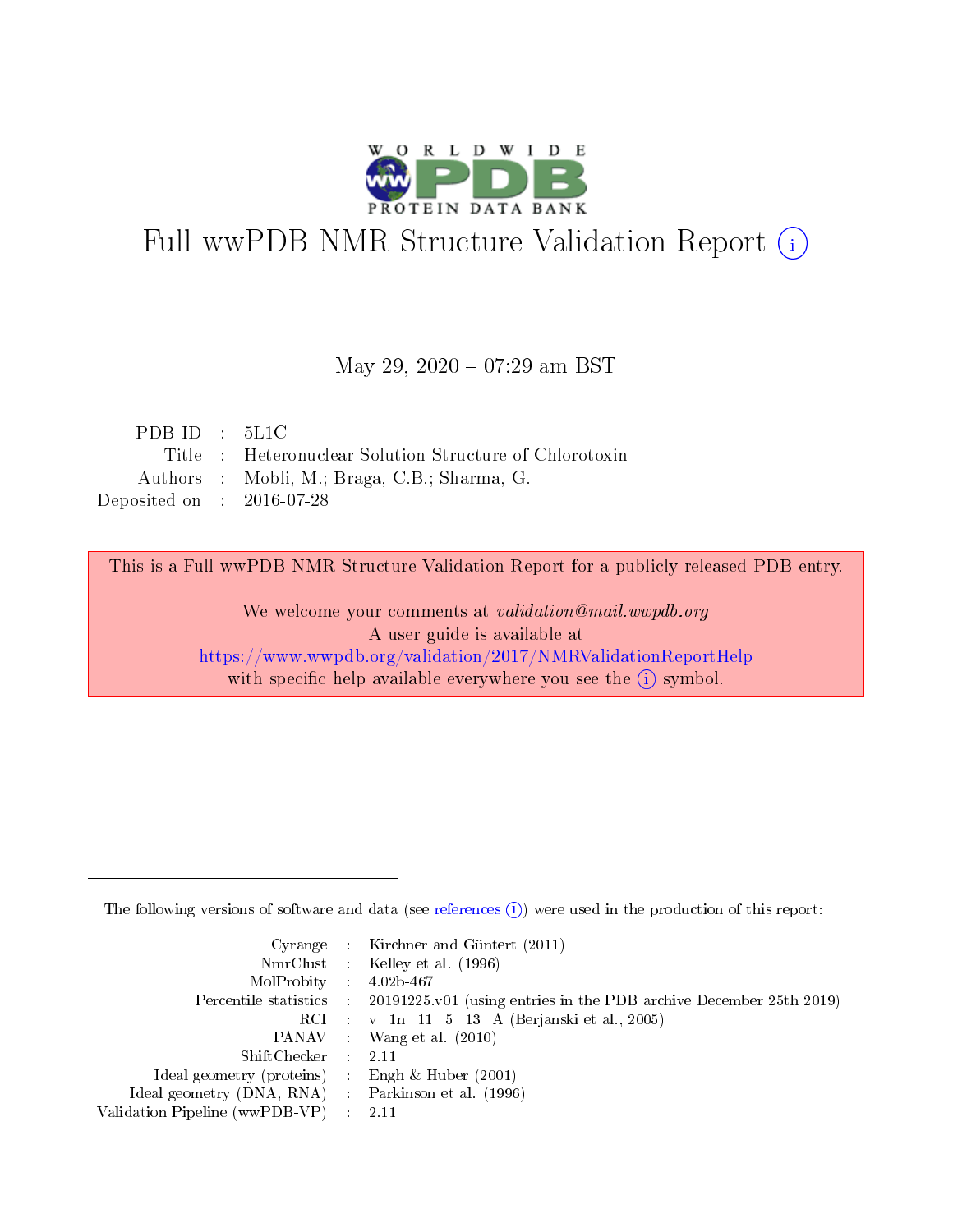## 1 [O](https://www.wwpdb.org/validation/2017/NMRValidationReportHelp#overall_quality)verall quality at a glance (i)

The following experimental techniques were used to determine the structure: SOLUTION NMR

The overall completeness of chemical shifts assignment is 88%.

Percentile scores (ranging between 0-100) for global validation metrics of the entry are shown in the following graphic. The table shows the number of entries on which the scores are based.



The table below summarises the geometric issues observed across the polymeric chains and their fit to the experimental data. The red, orange, yellow and green segments indicate the fraction of residues that contain outliers for  $>=3, 2, 1$  and 0 types of geometric quality criteria. A cyan segment indicates the fraction of residues that are not part of the well-defined cores, and a grey segment represents the fraction of residues that are not modelled. The numeric value for each fraction is indicated below the corresponding segment, with a dot representing fractions  $\epsilon = 5\%$ 

| ${\rm Chain}$ | Length | Quality of chain |  |
|---------------|--------|------------------|--|
|               | റല     | 97%              |  |

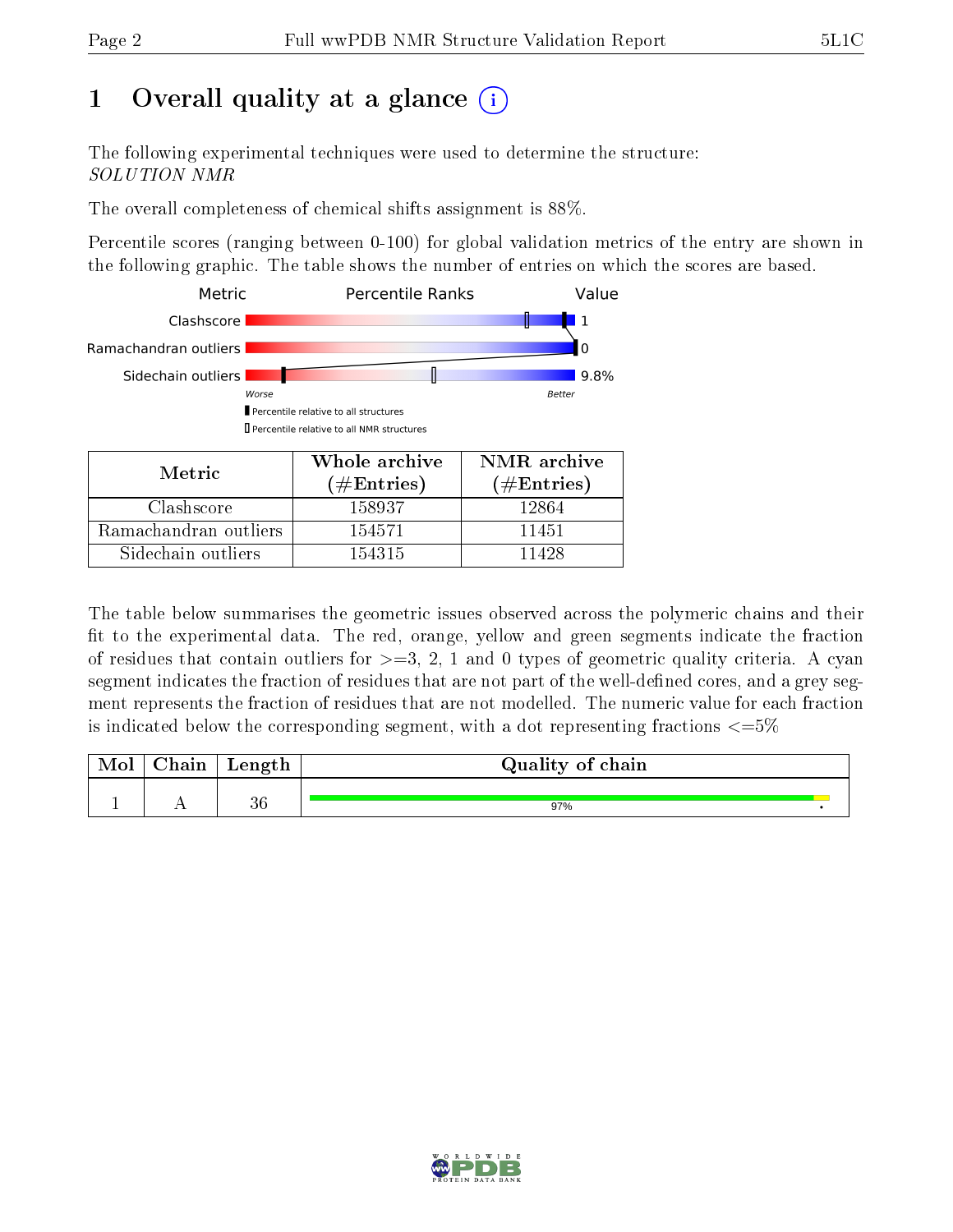## 2 Ensemble composition and analysis  $(i)$

This entry contains 20 models. Model 7 is the overall representative, medoid model (most similar to other models). The authors have identified model 1 as representative, based on the following criterion: lowest energy.

The following residues are included in the computation of the global validation metrics.

| Well-defined (core) protein residues                                                          |                 |          |  |
|-----------------------------------------------------------------------------------------------|-----------------|----------|--|
| Backbone RMSD $(A)$   Medoid model<br>. Well-defined core $\mid$ Residue range (total) $\mid$ |                 |          |  |
|                                                                                               | A:1-A:36 $(36)$ | $0.08\,$ |  |

Ill-defined regions of proteins are excluded from the global statistics.

Ligands and non-protein polymers are included in the analysis.

The models can be grouped into 4 clusters and 1 single-model cluster was found.

| Cluster number        | Models                              |
|-----------------------|-------------------------------------|
|                       | 1, 2, 3, 4, 6, 7, 9, 12, 17, 19, 20 |
|                       | 8, 10, 18                           |
|                       | 5, 11, 15                           |
|                       | 14, 16                              |
| Single-model clusters | 19                                  |

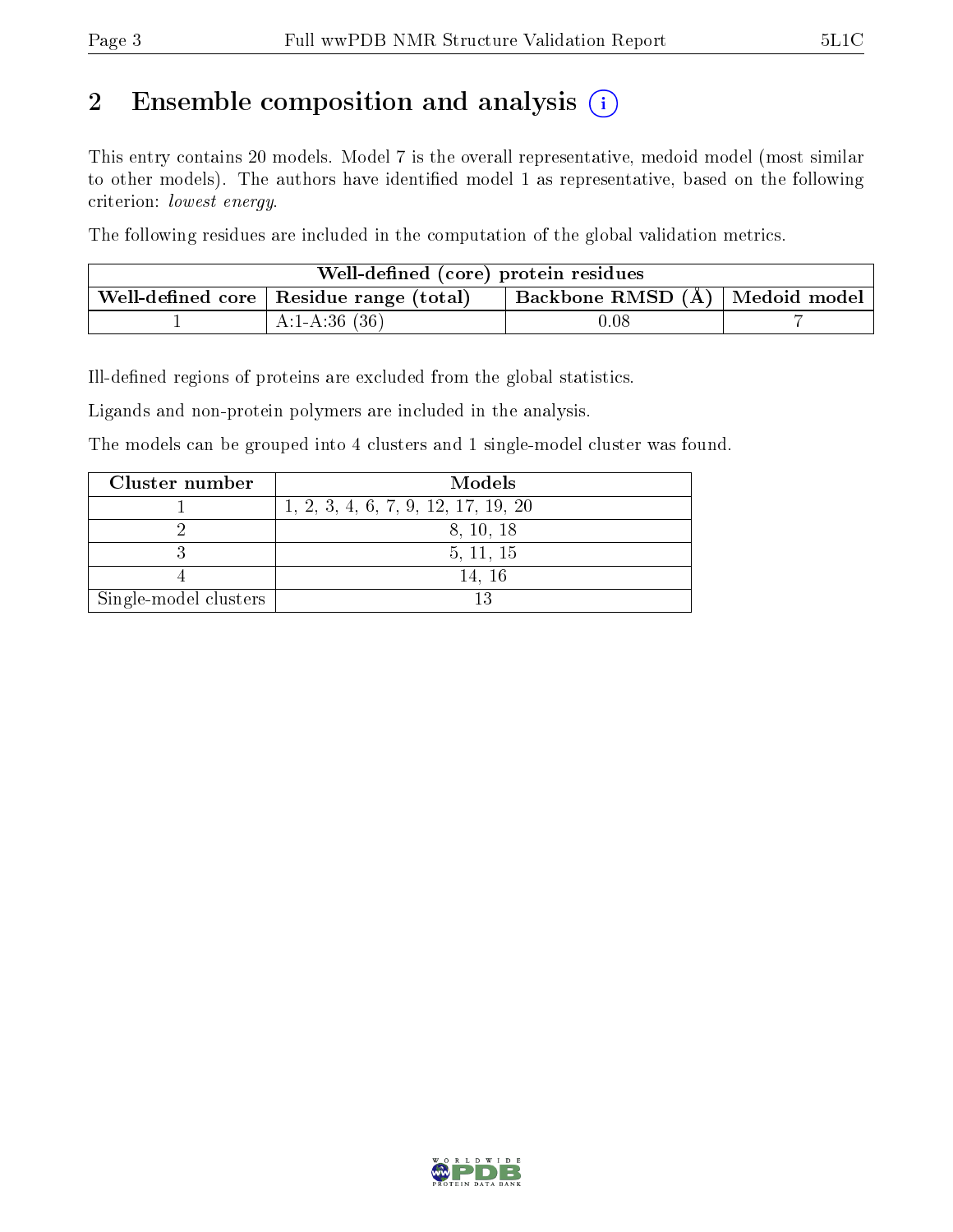## 3 Entry composition (i)

There is only 1 type of molecule in this entry. The entry contains 517 atoms, of which 249 are hydrogens and 0 are deuteriums.

Molecule 1 is a protein called Chlorotoxin.

| Mol | $Chain   Residues$ |                |              | $\rm{Atoms}$ |      |    | race . |
|-----|--------------------|----------------|--------------|--------------|------|----|--------|
|     | 36                 | $_{\rm Total}$ | $\mathbf{C}$ | $-H$         |      |    |        |
|     |                    | 517            | 158          | 249          | - 52 | 47 |        |

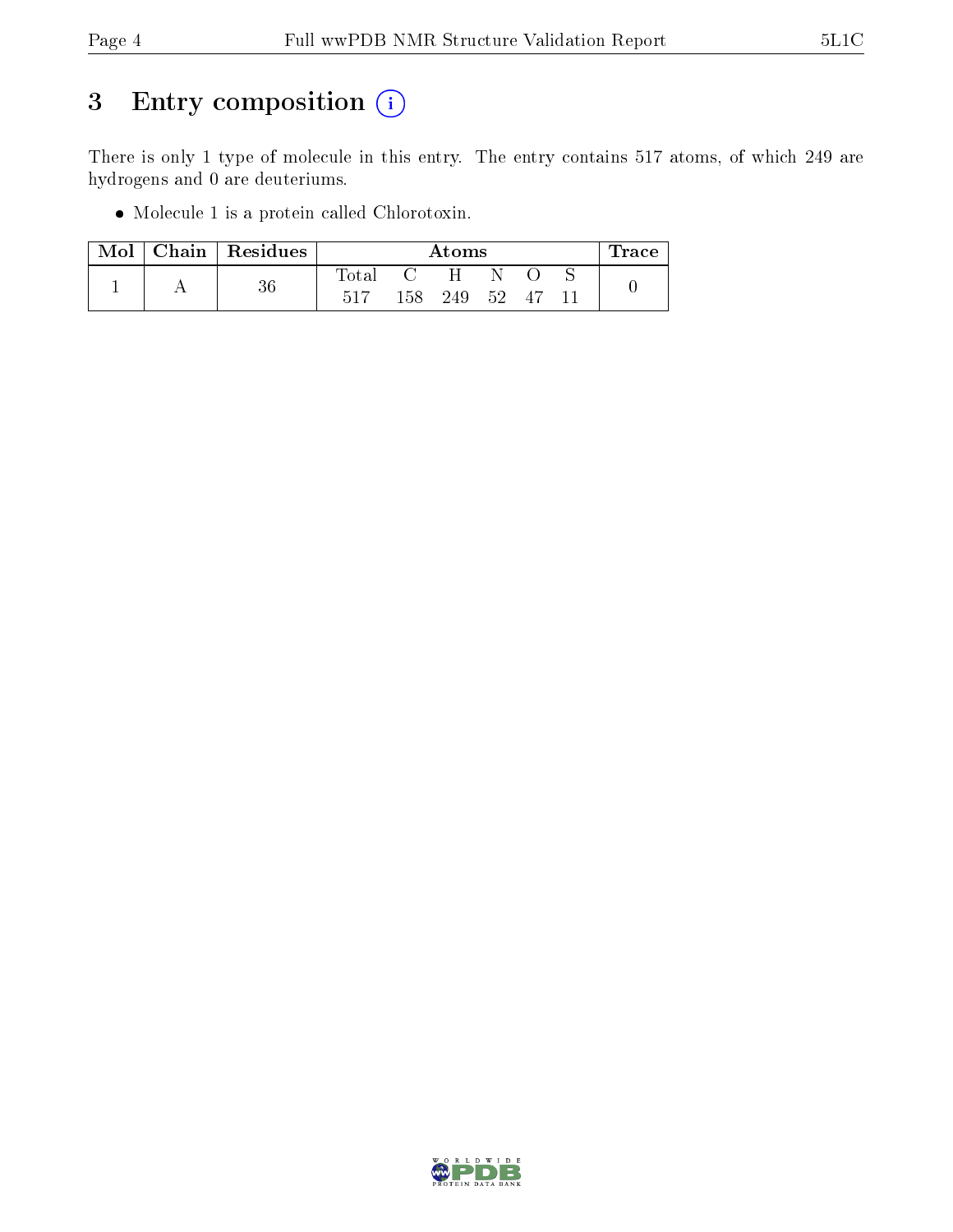## 4 Residue-property plots  $\binom{1}{1}$

## <span id="page-4-0"></span>4.1 Average score per residue in the NMR ensemble

These plots are provided for all protein, RNA and DNA chains in the entry. The first graphic is the same as shown in the summary in section 1 of this report. The second graphic shows the sequence where residues are colour-coded according to the number of geometric quality criteria for which they contain at least one outlier: green  $= 0$ , yellow  $= 1$ , orange  $= 2$  and red  $= 3$  or more. Stretches of 2 or more consecutive residues without any outliers are shown as green connectors. Residues which are classified as ill-defined in the NMR ensemble, are shown in cyan with an underline colour-coded according to the previous scheme. Residues which were present in the experimental sample, but not modelled in the final structure are shown in grey.

• Molecule 1: Chlorotoxin



## 4.2 Scores per residue for each member of the ensemble

Colouring as in section [4.1](#page-4-0) above.

#### 4.2.1 Score per residue for model 1





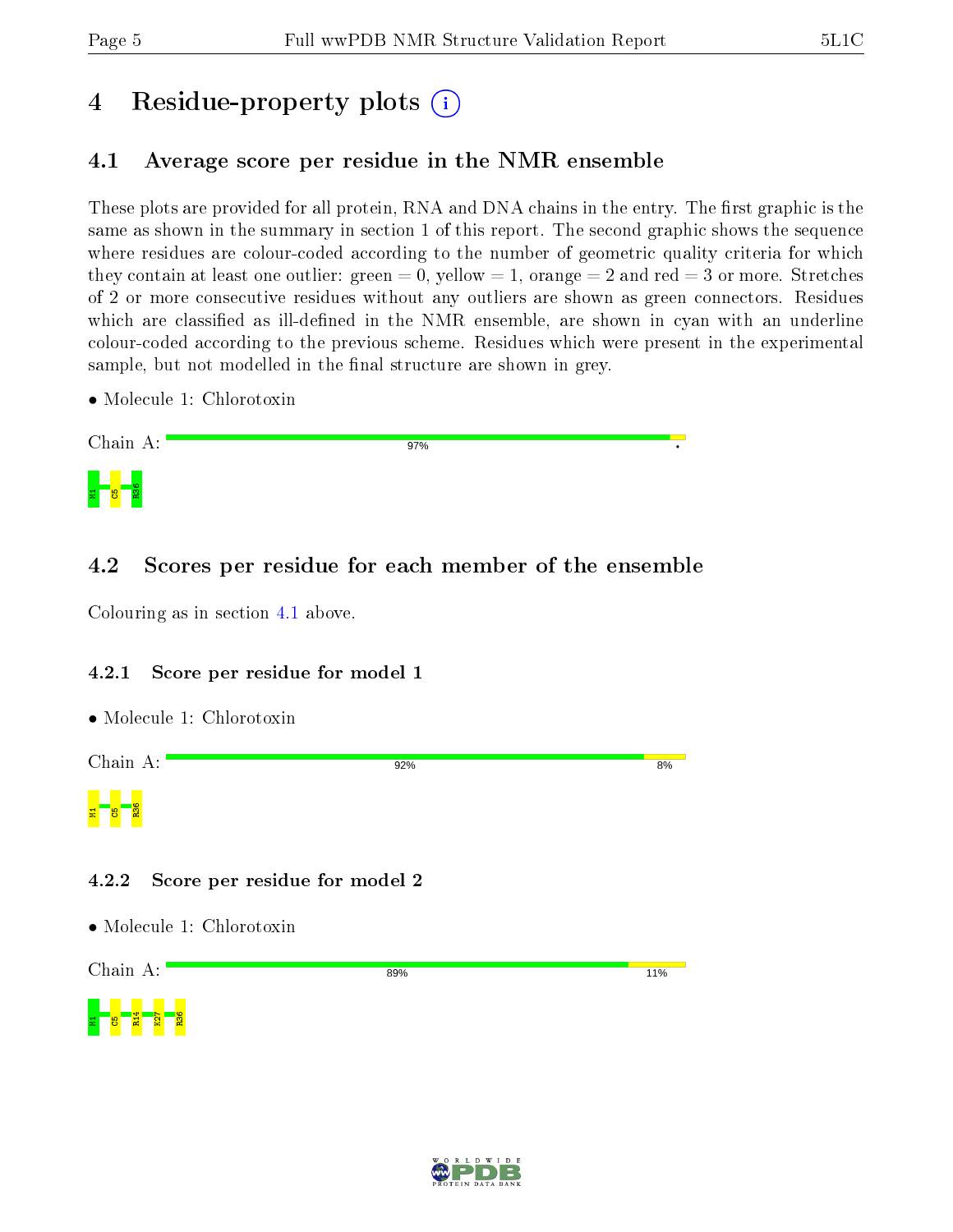#### 4.2.3 Score per residue for model 3

• Molecule 1: Chlorotoxin

| Chain A:     | 92% | 8% |
|--------------|-----|----|
| ₩.<br>물<br>မ |     |    |

#### 4.2.4 Score per residue for model 4

• Molecule 1: Chlorotoxin

| Chain A: | 94% | 6% |
|----------|-----|----|
| œ<br>Æ   |     |    |

#### 4.2.5 Score per residue for model 5

• Molecule 1: Chlorotoxin

| Chain A:                                              | 86% | 14% |
|-------------------------------------------------------|-----|-----|
| $\overline{\mathbf{g}}$<br>◅<br>r<br>쿹<br>冒<br>兽<br>× |     |     |

#### 4.2.6 Score per residue for model 6

• Molecule 1: Chlorotoxin



### 4.2.7 Score per residue for model 7 (medoid)

• Molecule 1: Chlorotoxin



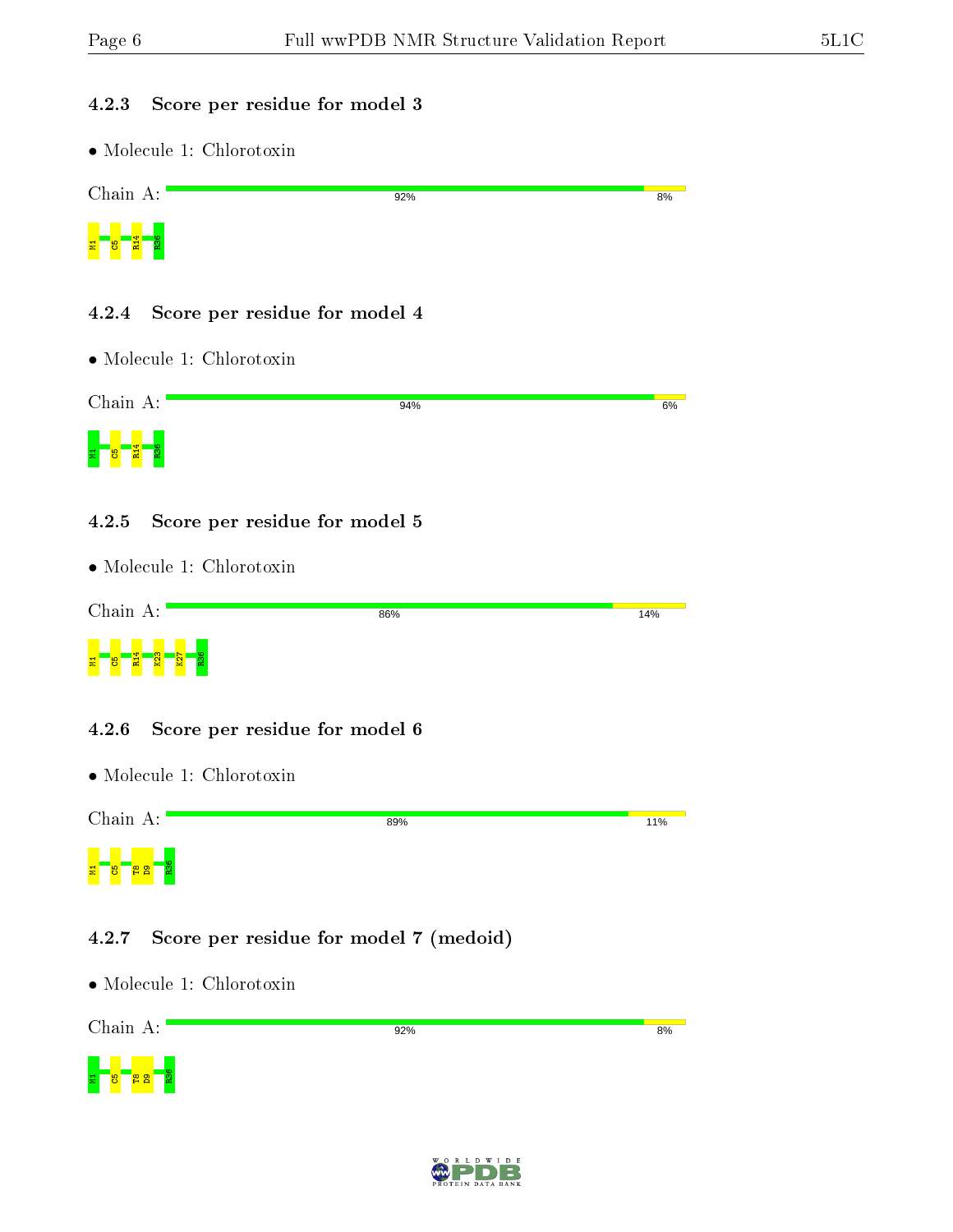#### 4.2.8 Score per residue for model 8

• Molecule 1: Chlorotoxin

| Chain A:                                   | 81% | 19% |
|--------------------------------------------|-----|-----|
| K23<br>K27<br>$\mathbf{F}$<br>8<br>불<br>မိ | R36 |     |

#### 4.2.9 Score per residue for model 9

• Molecule 1: Chlorotoxin

| Chain A:         | 94% | 6% |
|------------------|-----|----|
| E<br>v<br>E<br>O |     |    |

#### 4.2.10 Score per residue for model 10

• Molecule 1: Chlorotoxin

| Chain A:                                        | 89% | 11% |
|-------------------------------------------------|-----|-----|
| $\mathbf{S}$<br>Ξ<br>A<br>75<br><u>ім,</u><br>- |     |     |

#### 4.2.11 Score per residue for model 11

• Molecule 1: Chlorotoxin



#### 4.2.12 Score per residue for model 12

• Molecule 1: Chlorotoxin



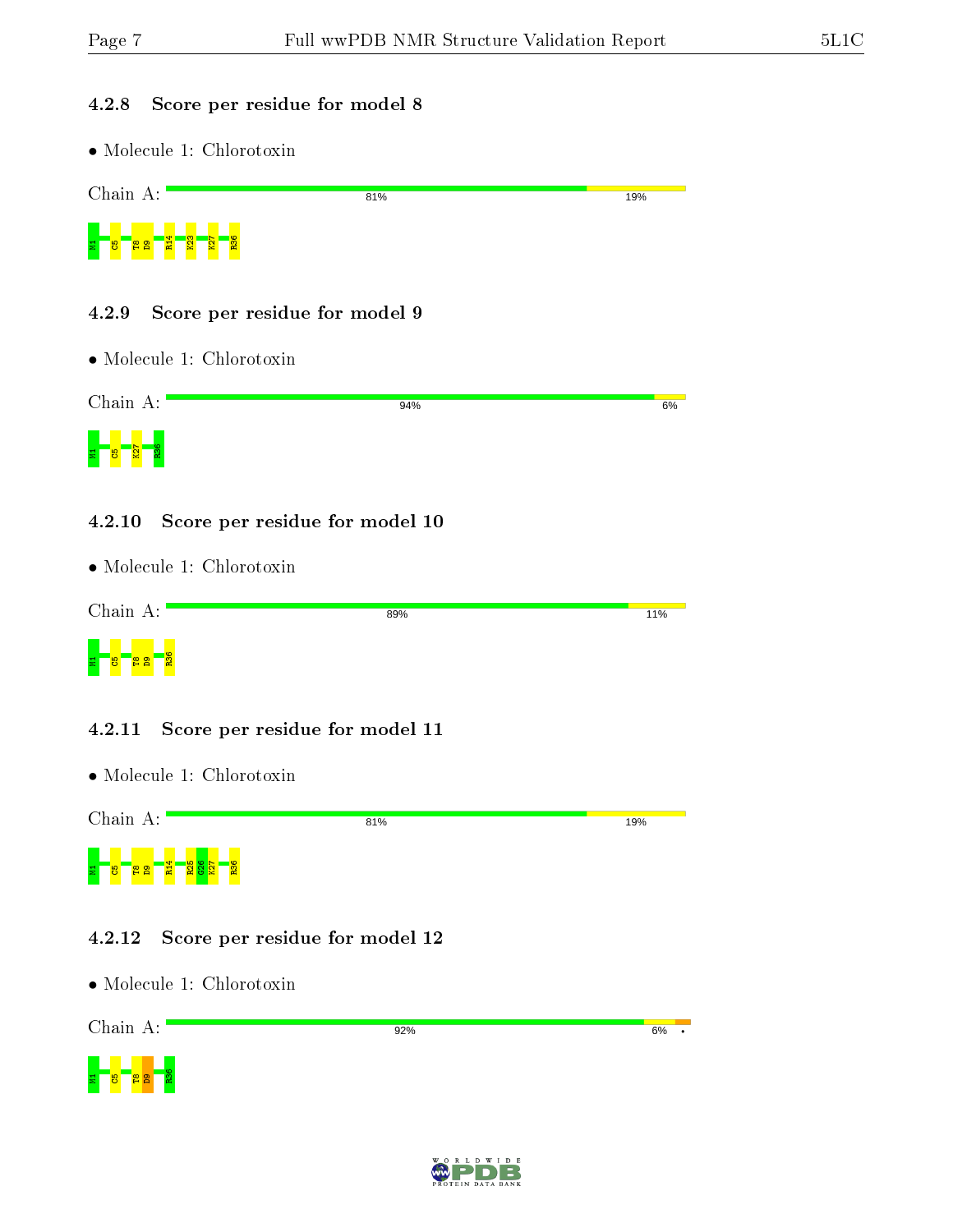#### 4.2.13 Score per residue for model 13

• Molecule 1: Chlorotoxin

| Chain A: | 94% | 6% |
|----------|-----|----|
| 륳<br>5   |     |    |

#### 4.2.14 Score per residue for model 14

• Molecule 1: Chlorotoxin

| Chain A: | 94% | 6% |
|----------|-----|----|
| œ<br>×   |     |    |

#### 4.2.15 Score per residue for model 15

• Molecule 1: Chlorotoxin

| Chain A:                                   | 86% | 14% |
|--------------------------------------------|-----|-----|
| 불<br>쿹<br><u>ହା</u><br><mark>9</mark><br>× |     |     |

#### 4.2.16 Score per residue for model 16

• Molecule 1: Chlorotoxin

Chain A: 94%  $6%$  $\frac{1}{\sqrt{2}}$   $\frac{1}{\sqrt{2}}$ 

#### 4.2.17 Score per residue for model 17

• Molecule 1: Chlorotoxin

Chain A:

97%



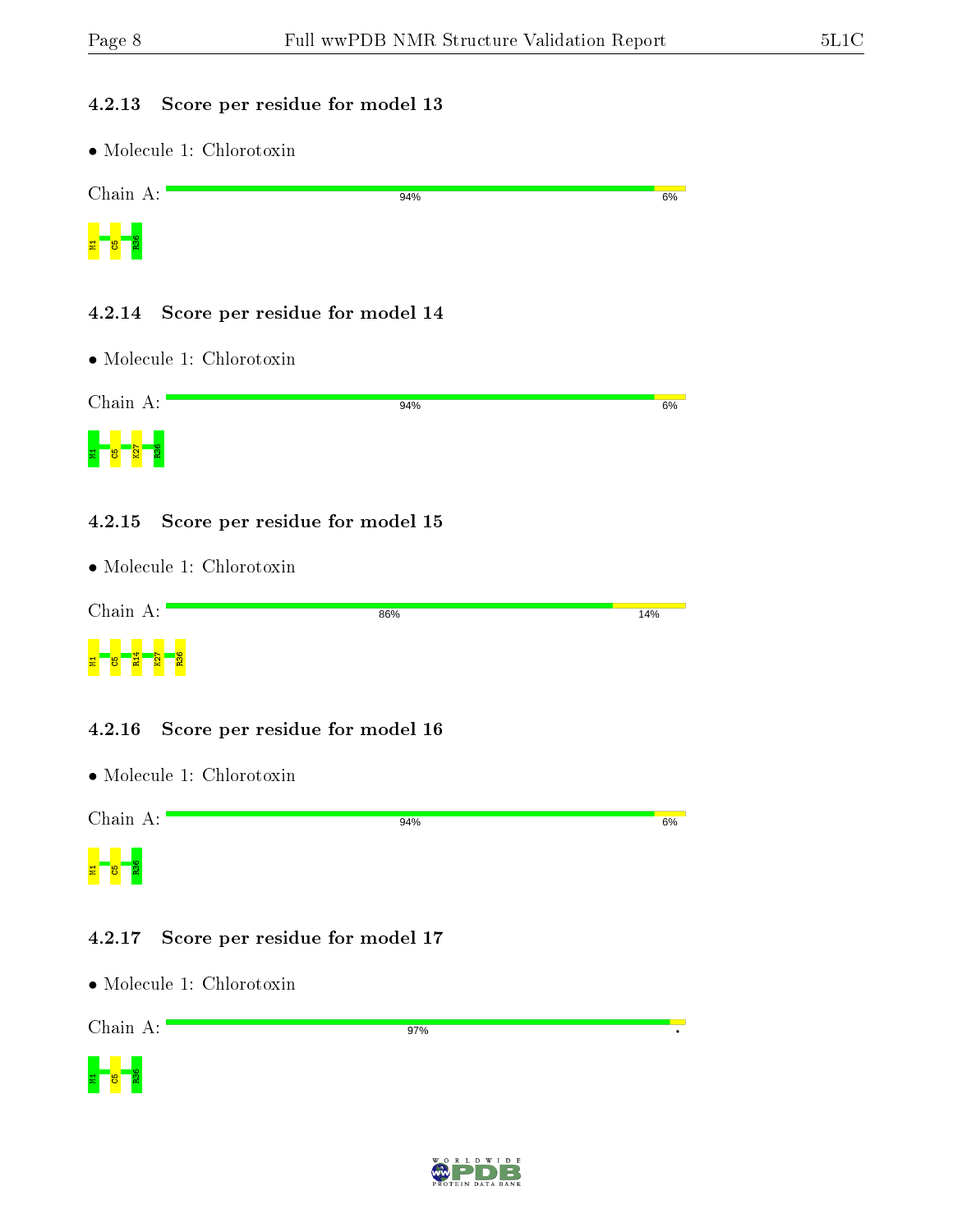#### 4.2.18 Score per residue for model 18

• Molecule 1: Chlorotoxin



#### 4.2.19 Score per residue for model 19

• Molecule 1: Chlorotoxin

| Chain A:                      | 83% | 17% |
|-------------------------------|-----|-----|
| <sub>co</sub><br>불<br>မိ<br>Ĥ |     |     |

#### 4.2.20 Score per residue for model 20

• Molecule 1: Chlorotoxin



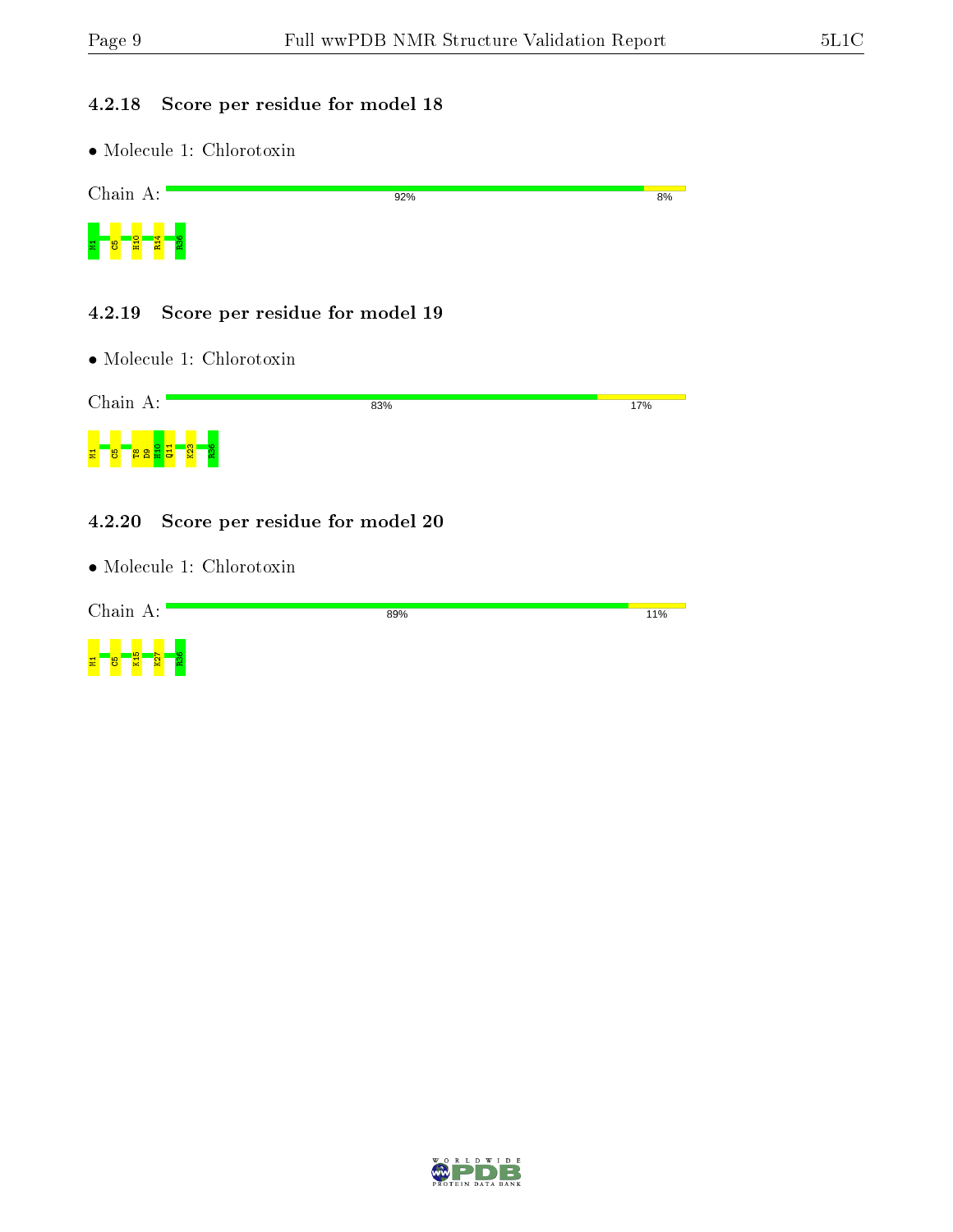## 5 Refinement protocol and experimental data overview  $\binom{1}{k}$

The models were refined using the following method: torsion angle dynamics.

Of the 200 calculated structures, 20 were deposited, based on the following criterion: target function.

The following table shows the software used for structure solution, optimisation and refinement.

| $\vert$ Software name $\vert$ Classification |                                         | <b>Version</b> |
|----------------------------------------------|-----------------------------------------|----------------|
| I CYANA                                      | geometry optimization $\vert 3 \rangle$ |                |

The following table shows chemical shift validation statistics as aggregates over all chemical shift files. Detailed validation can be found in section [7](#page-13-0) of this report.

| Chemical shift file(s)                       | input $\text{cs.} \text{cif}$ |
|----------------------------------------------|-------------------------------|
| Number of chemical shift lists               |                               |
| Total number of shifts                       | 395                           |
| Number of shifts mapped to atoms             | $\overline{395}$              |
| Number of unparsed shifts                    |                               |
| Number of shifts with mapping errors         |                               |
| Number of shifts with mapping warnings       |                               |
| Assignment completeness (well-defined parts) |                               |

No validations of the models with respect to experimental NMR restraints is performed at this time.

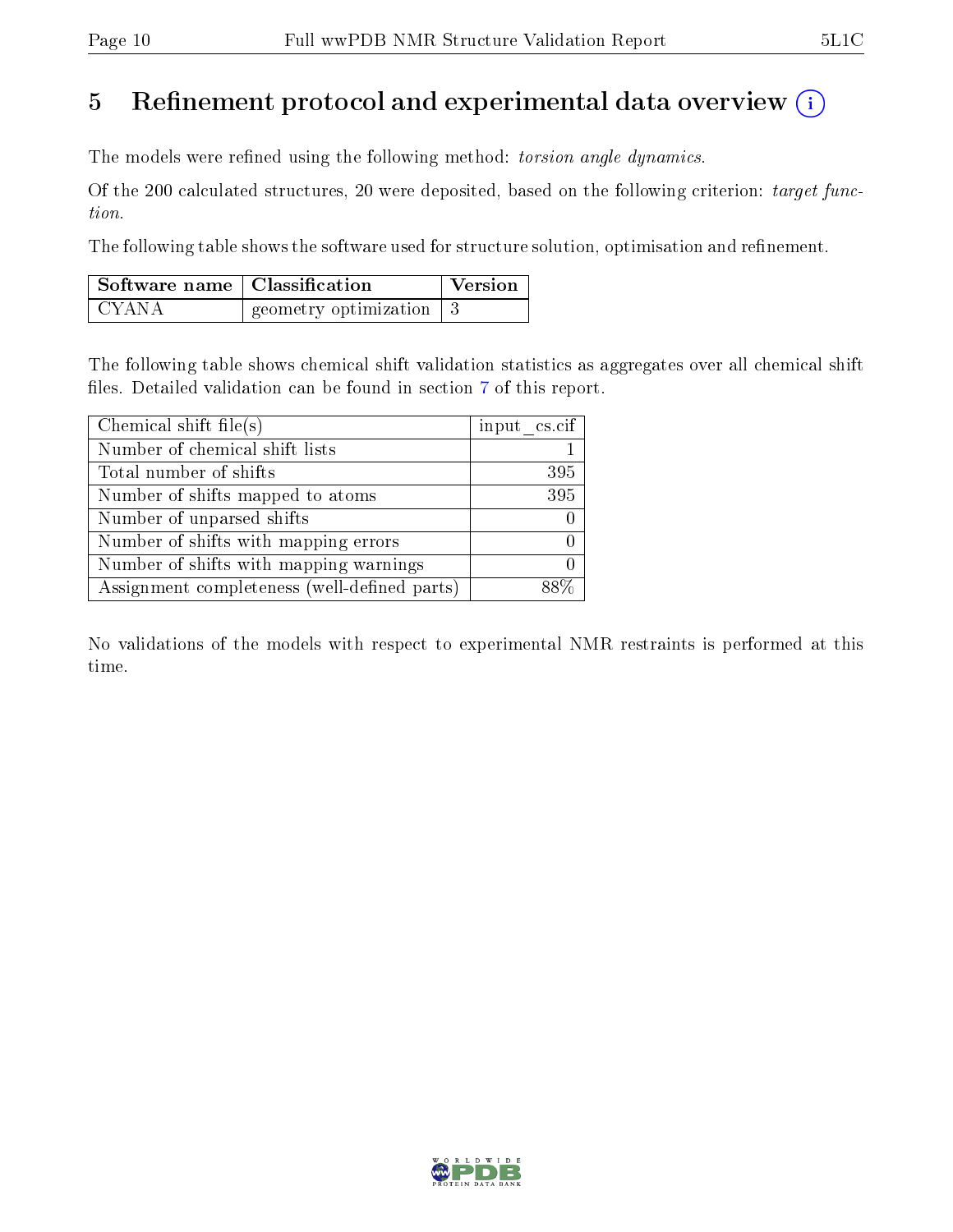## 6 Model quality  $(i)$

## 6.1 Standard geometry  $(i)$

There are no covalent bond-length or bond-angle outliers.

There are no bond-length outliers.

There are no bond-angle outliers.

There are no chirality outliers.

There are no planarity outliers.

## 6.2 Too-close contacts  $(i)$

In the following table, the Non-H and H(model) columns list the number of non-hydrogen atoms and hydrogen atoms in each chain respectively. The H(added) column lists the number of hydrogen atoms added and optimized by MolProbity. The Clashes column lists the number of clashes averaged over the ensemble.

|  |      | Mol   Chain   Non-H   H(model)   H(added)   Clashes |      |  |
|--|------|-----------------------------------------------------|------|--|
|  | 268  | 249.                                                | 251  |  |
|  | 5360 | +980-                                               | 5020 |  |

The all-atom clashscore is defined as the number of clashes found per 1000 atoms (including hydrogen atoms). The all-atom clashscore for this structure is 1.

All unique clashes are listed below, sorted by their clash magnitude.

| Atom-1                               | Atom-2 |      | $\left\lceil \ \text{Clash}(\text{Å}) \ \right\rceil$ Distance $\left( \text{Å} \right)$ | Models        |  |
|--------------------------------------|--------|------|------------------------------------------------------------------------------------------|---------------|--|
|                                      |        |      |                                                                                          | Worst   Total |  |
| $1:A:8:THR:HG23 \perp 1:A:9:ASP:OD2$ |        | 0.53 | 2.04                                                                                     |               |  |

## 6.3 Torsion angles (i)

#### 6.3.1 Protein backbone  $(i)$

In the following table, the Percentiles column shows the percent Ramachandran outliers of the chain as a percentile score with respect to all PDB entries followed by that with respect to all NMR entries. The Analysed column shows the number of residues for which the backbone conformation was analysed and the total number of residues.

| Mol   Chain | Analysed | Favoured                                               | Allowed | Outliers | $\vert$ Percentiles $\vert$ |
|-------------|----------|--------------------------------------------------------|---------|----------|-----------------------------|
|             |          | 34/36 (94%) 33±0 (97±1%) 1±0 (3±1%) 0±0 (0±0%) 100 100 |         |          |                             |

Continued on next page...

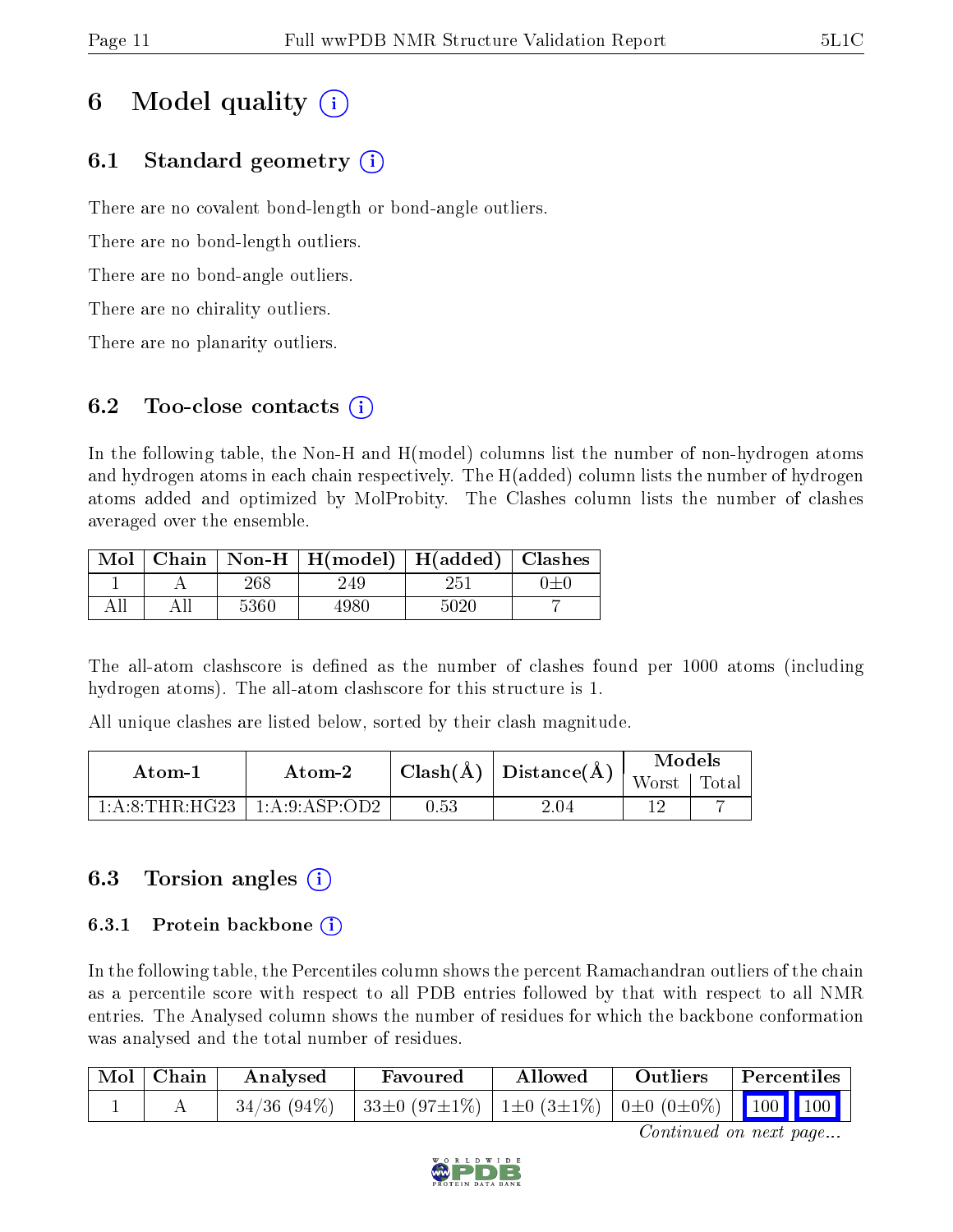Continued from previous page...

| Mol | ∣ Chain | Analysed        | Favoured  | Allowed   | Outliers   | Percentiles                  |
|-----|---------|-----------------|-----------|-----------|------------|------------------------------|
| All | All     | $680/720(94\%)$ | 659 (97%) | $21(3\%)$ | $0\; (0\%$ | $\mid$ 100 $\mid$ 100 $\mid$ |

There are no Ramachandran outliers.

#### 6.3.2 Protein sidechains  $(i)$

In the following table, the Percentiles column shows the percent sidechain outliers of the chain as a percentile score with respect to all PDB entries followed by that with respect to all NMR entries. The Analysed column shows the number of residues for which the sidechain conformation was analysed and the total number of residues.

| Mol | Chain | <b>Rotameric</b><br>Analysed |                                                   | Outliers   | Percentiles |
|-----|-------|------------------------------|---------------------------------------------------|------------|-------------|
|     |       | $30/30$ (100\%)              | $27\pm1$ (90 $\pm4\%$ )   3 $\pm1$ (10 $\pm4\%$ ) |            |             |
| All | All   | $600/600(100\%)$             | $541(90\%)$                                       | $59(10\%)$ | 57          |

All 11 unique residues with a non-rotameric sidechain are listed below. They are sorted by the frequency of occurrence in the ensemble.

| Mol | Chain | Res | <b>Type</b> | Models (Total) |
|-----|-------|-----|-------------|----------------|
| 1   | А     | 5   | <b>CYS</b>  | 20             |
| 1   | А     | 1   | MET         | 9              |
| 1   | А     | 14  | $\rm{ARG}$  | 8              |
| 1   | А     | 27  | <b>LYS</b>  | 8              |
| 1   | А     | 36  | $\rm{ARG}$  | 6              |
| 1   | А     | 23  | <b>LYS</b>  | 3              |
| 1   | А     | 9   | ASP         | 1              |
| 1   | А     | 10  | HIS         | 1              |
| 1   | А     | 11  | <b>GLN</b>  | 1              |
| 1   | А     | 15  | <b>LYS</b>  | 1              |
|     |       | 25  | $\rm{ARG}$  |                |

#### 6.3.3 RNA  $(i)$

There are no RNA molecules in this entry.

## 6.4 Non-standard residues in protein, DNA, RNA chains (i)

There are no non-standard protein/DNA/RNA residues in this entry.

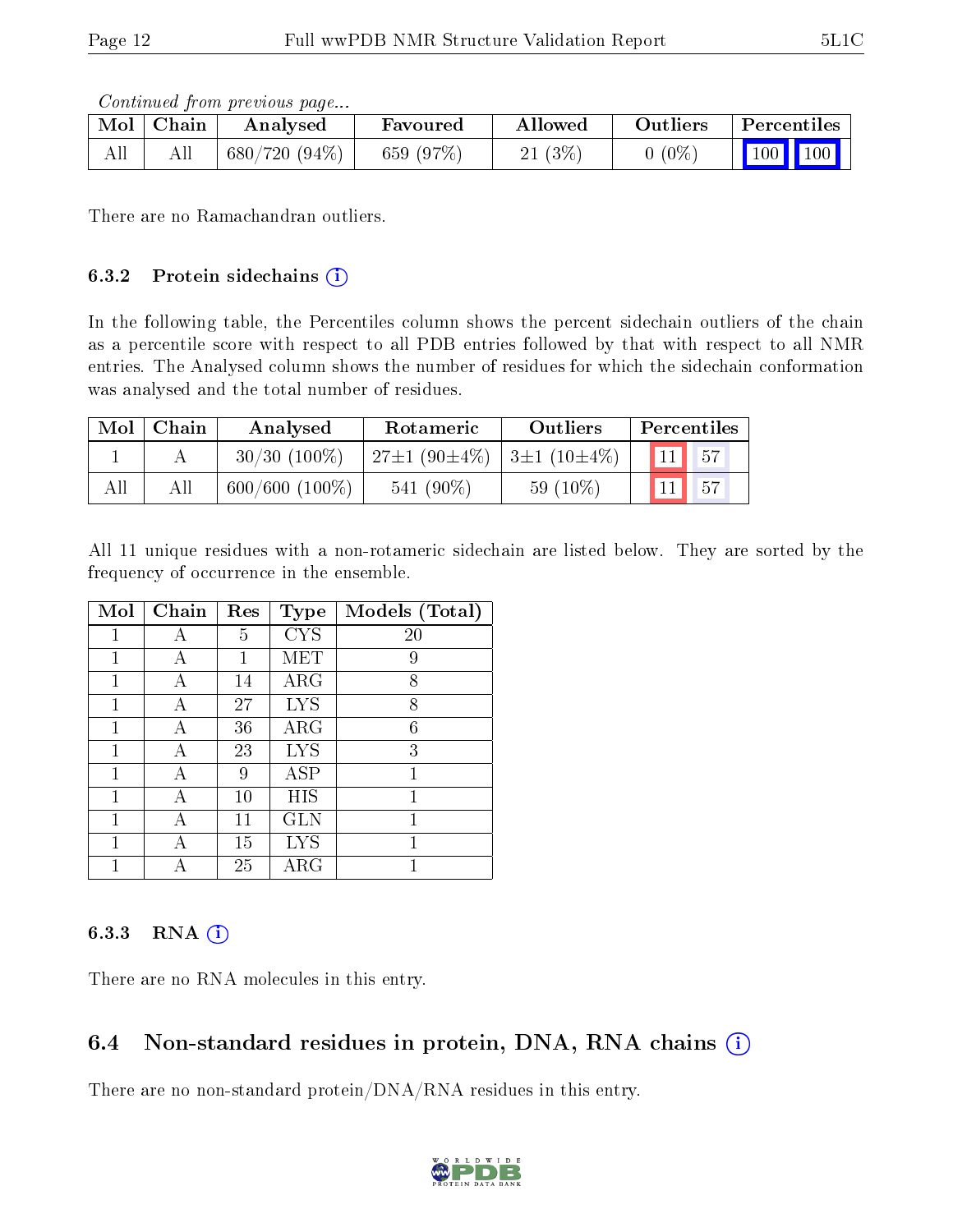### 6.5 Carbohydrates (i)

There are no carbohydrates in this entry.

## 6.6 Ligand geometry  $(i)$

There are no ligands in this entry.

## 6.7 [O](https://www.wwpdb.org/validation/2017/NMRValidationReportHelp#nonstandard_residues_and_ligands)ther polymers (i)

There are no such molecules in this entry.

### 6.8 Polymer linkage issues  $(i)$

There are no chain breaks in this entry.

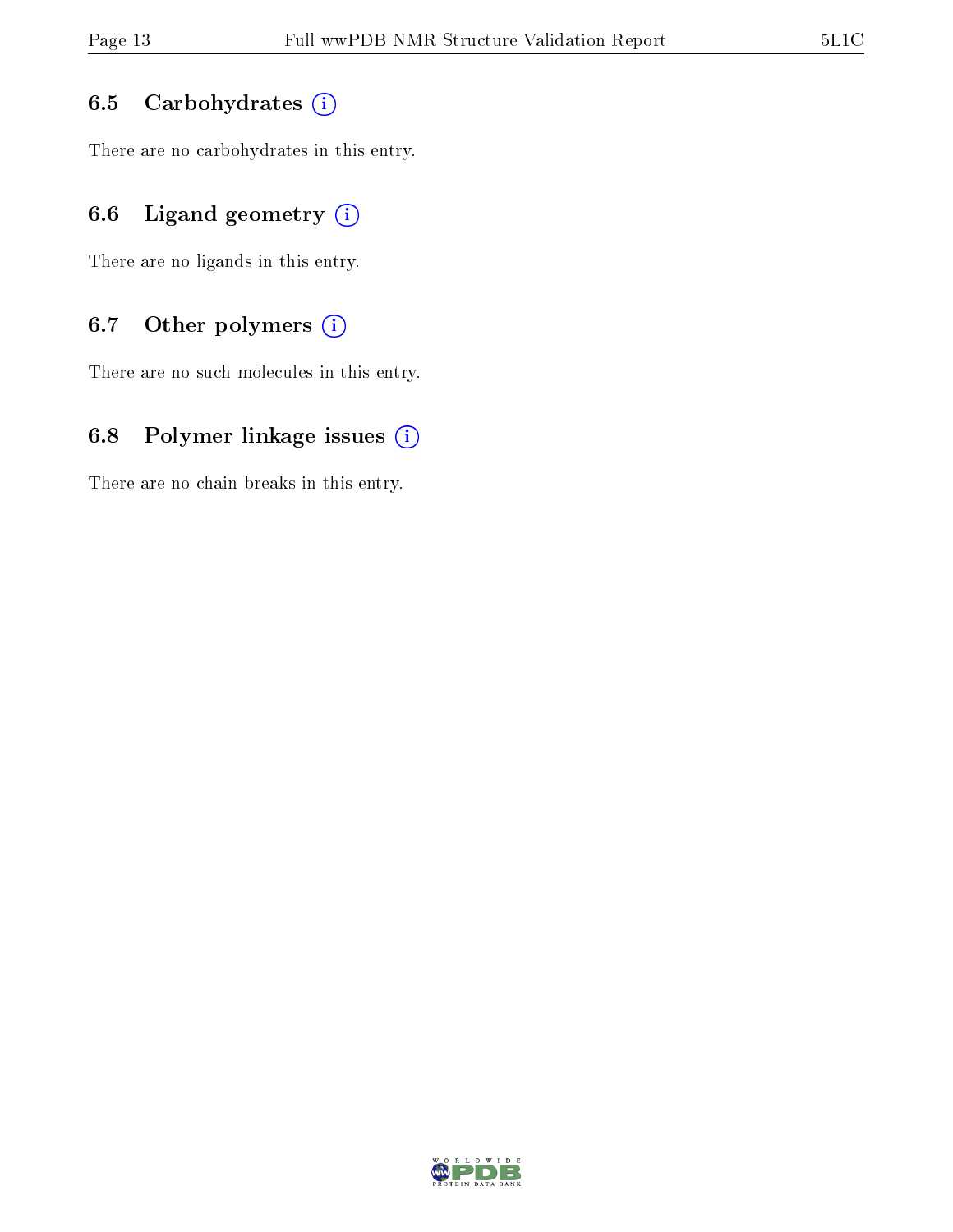## <span id="page-13-0"></span>7 Chemical shift validation  $\left( \begin{array}{c} \overline{1} \end{array} \right)$

The completeness of assignment taking into account all chemical shift lists is 88% for the welldefined parts and  $88\%$  for the entire structure.

## 7.1 Chemical shift list 1

File name: input\_cs.cif

Chemical shift list name:  $cltx\_v3.bmrb$ 

### 7.1.1 Bookkeeping (i)

The following table shows the results of parsing the chemical shift list and reports the number of nuclei with statistically unusual chemical shifts.

| Total number of shifts                  | 395 |
|-----------------------------------------|-----|
| Number of shifts mapped to atoms        | 395 |
| Number of unparsed shifts               |     |
| Number of shifts with mapping errors    |     |
| Number of shifts with mapping warnings  |     |
| Number of shift outliers (ShiftChecker) |     |

#### 7.1.2 Chemical shift referencing  $(i)$

The following table shows the suggested chemical shift referencing corrections.

| <b>Nucleus</b>      |    | # values   Correction $\pm$ precision, ppm | Suggested action        |
|---------------------|----|--------------------------------------------|-------------------------|
| ${}^{13}C_{\alpha}$ | 35 | $-0.36 \pm 0.18$                           | None needed $(0.5 ppm)$ |
| ${}^{13}C_{\beta}$  | 31 | $0.56 \pm 0.19$                            | Should be applied       |
| $13\text{C}$        | 31 | $0.49 \pm 0.21$                            | None needed $(0.5 ppm)$ |
| 15 <sub>N</sub>     | 29 | $-0.56 \pm 0.61$                           | None needed (imprecise) |

#### 7.1.3 Completeness of resonance assignments  $(i)$

The following table shows the completeness of the chemical shift assignments for the well-defined regions of the structure. The overall completeness is 88%, i.e. 369 atoms were assigned a chemical shift out of a possible 419. 1 out of 1 assigned methyl groups (LEU and VAL) were assigned stereospecifically.

|                       | Total                                     | $^1\mathbf{H}$ | $13\Omega$               | $15\mathrm{N}$      |
|-----------------------|-------------------------------------------|----------------|--------------------------|---------------------|
| Backbone <sup>1</sup> | 166/176(94%)                              | $-68/70(97%)$  | $66/72(92\%)$            | $132/34(94\%)$      |
|                       | Sidechain   186/219 (85%)   120/134 (90%) |                | $\leftarrow$ 61/71 (86%) | $\vert 5/14~(36\%)$ |

Continued on next page...

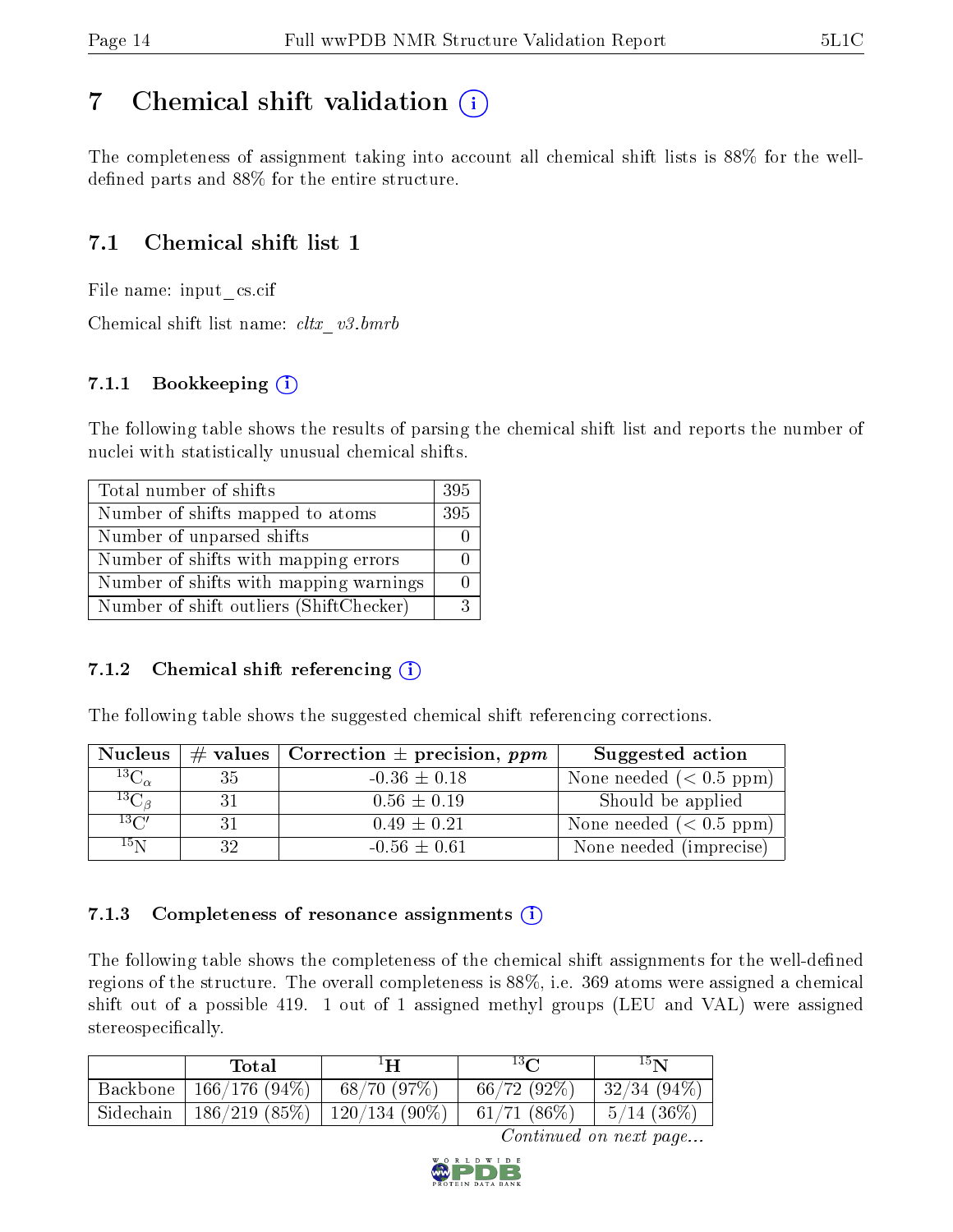|          | Total           | ŀН             | $13\Omega$              | $15\mathbf{N}$ |
|----------|-----------------|----------------|-------------------------|----------------|
| Aromatic | 17/24(71%)      | $11/13$ (85\%) | $6/10(60\%)$            | $0/1$ (0%)     |
| Overall  | $369/419(88\%)$ | 199/217(92%)   | $\frac{133}{153}$ (87%) | 137/49(76%)    |

Continued from previous page...

The following table shows the completeness of the chemical shift assignments for the full structure. The overall completeness is 88%, i.e. 369 atoms were assigned a chemical shift out of a possible 419. 1 out of 1 assigned methyl groups (LEU and VAL) were assigned stereospecifically.

|           | Total        | $\mathbf{H}^1$  | $^{13}C$      | 15 <sub>N</sub> |
|-----------|--------------|-----------------|---------------|-----------------|
| Backbone  | 166/176(94%) | 68/70(97%)      | $66/72(92\%)$ | $32/34(94\%)$   |
| Sidechain | 186/219(85%) | $120/134(90\%)$ | $61/71(86\%)$ | $5/14$ (36\%)   |
| Aromatic  | 17/24(71%)   | $11/13$ (85%)   | $6/10(60\%)$  | $0/1$ (0%)      |
| Overall   | 369/419(88%) | 199/217(92%)    | 133/153(87%)  | $37/49$ (76\%)  |

#### 7.1.4 Statistically unusual chemical shifts  $(i)$

The following table lists the statistically unusual chemical shifts. These are statistical measures, and large deviations from the mean do not necessarily imply incorrect assignments. Molecules containing paramagnetic centres or hemes are expected to give rise to anomalous chemical shifts.

| Mol |    |               |     |        | Chain   Res   Type   Atom   Shift, ppm   Expected range, ppm   Z-score |      |
|-----|----|---------------|-----|--------|------------------------------------------------------------------------|------|
|     |    | ${\rm ARG}^-$ | NE. | 113.49 | $92.63 - 76.73$                                                        |      |
|     | 36 | ${\rm ARG}^-$ | NE  | 112.98 | $92.63 - 76.73$                                                        | 17.8 |
|     | 25 | ARG-          | NE. | 112 12 | $92.63 - 76.73$                                                        |      |

### 7.1.5 Random Coil Index  $(RCI)$  plots  $(i)$

The image below reports *random coil index* values for the protein chains in the structure. The height of each bar gives a probability of a given residue to be disordered, as predicted from the available chemical shifts and the amino acid sequence. A value above 0.2 is an indication of signicant predicted disorder. The colour of the bar shows whether the residue is in the welldefined core (black) or in the ill-defined residue ranges (cyan), as described in section 2 on ensemble composition.

Random coil index (RCI) for chain A: